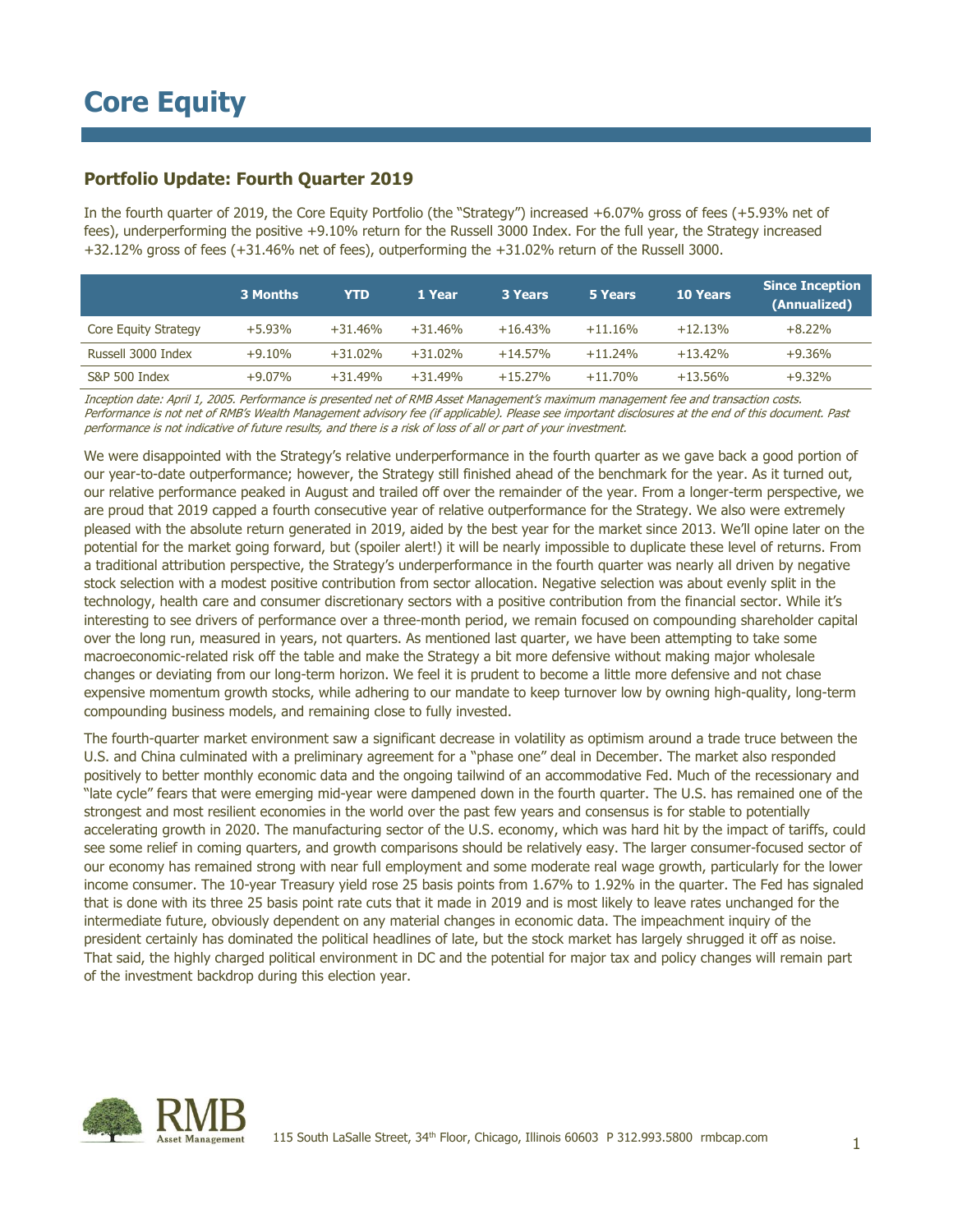Third quarter earnings reports released in the fourth quarter saw revenues and earnings continue to surprise positively versus very low expectations, although there was minimal year-over-year earnings growth for the market as a whole. While the fourth quarter has yet to be reported, 2019 is likely to finish with very little earnings growth, likely 1-2% based on current expectations. Our message about overall equity valuations is similar with how we felt at the end of last quarter and has only gotten worse, given the further market run up. While not outlandishly expensive, we are not finding bargains to be abundant by any means, particularly in our quality growth universe. As mentioned in last quarter's letter, the Strategy is seeking a couple of strong new ideas, and we did add one new name during the quarter, but attractively priced entry points in individual names with good fundamentals are hard to find. From a bottom-up, individual company perspective, the Strategy has more reward-to-risk ratios under one than it has greater than one. This was much different from where we stood at the end of 2018 after the big fourth-quarter selloff, which reflects the significant rebound in prices without any upward revisions in earnings estimates or growth expectations. The market return in 2019 came entirely from multiple expansion. From a longer-term perspective, even though the risk of a recession in the near term has likely diminished, we must be cognizant of the fact that we are likely in the late innings of a historically long positive economic cycle. With trade concerns diminishing and an accommodative interest rate environment, it's certainly possible that the macro-economic ballgame could easily continue into extra innings. As always, macro market predictions are very difficult to make with any hopes of being consistently accurate. We remain focused on bottom-up stock selection within a concentrated, yet diversified, portfolio of high-quality individual companies that can grow their earnings for years into the future and earn attractive returns on invested capital. No matter what happens with the current market cycle, we strongly believe the strategy positions us to outperform over the long run without taking undue risk.

## **Contributors and Detractors**

The accompanying chart shows the Strategy's largest contributors and detractors to performance during the third quarter. The largest contributor was Fortune Brands Home & Security Inc. (FBHS), a manufacturer of branded products used for new home construction and home repair and remodeling projects. Its principal categories are plumbing, cabinets, doors and locks, owning some of the most wellknown brands in the industry. The stock performed well in the quarter as it continues to have a macro tailwind from a reasonably healthy housing environment buoyed by a strong consumer and low interest rates. In addition, there has been some speculation that Fortune Brands could follow peer Masco Corp. (MAS) and eventually sell its cabinets business, its lowest margin segment, which we believe could be a good strategic move at the right price. We continue to like the intermediate fundamental prospects for the company, and have the position sized in the top third of the Strategy, although we acknowledge that the valuation is less attractive than when we initially purchased the stock, and the position could potentially be trimmed on further strength. IHS Markit Ltd. (INFO), a provider of information and analytics products, was the second largest contributor in the quarter. The stock continued to rise post a solid third quarter earnings report and fiscal 2020 guidance. We continue to like IHS for its consistent and predictable growth and longer-term margin expansion opportunity, although we acknowledge that the valuation isn't overly attractive even after its substantial run in 2019.

### **Core Equity**

### **FOURTH QUARTER 2019 CONTRIBUTION REPORT** Ranked by Basis Point Contribution

|                                     | <b>Basis Point</b><br><b>Contribution</b> | <b>Return</b> |
|-------------------------------------|-------------------------------------------|---------------|
| <b>Top Contributors</b>             |                                           |               |
| Fortune Brands Home & Security Inc. | $+79$                                     | $+19.86%$     |
| <b>IHS Markit Ltd.</b>              | +68                                       | $+12.66%$     |
| <b>SVB Financial Group</b>          | $+64$                                     | $+20.14%$     |
| First Republic Bank                 | $+64$                                     | $+21.68%$     |
| Visa Inc.                           | +58                                       | $+9.42%$      |
| <b>Bottom Detractors</b>            |                                           |               |
| ServiceMaster Global Holdings Inc.  | $-126$                                    | $-30.85%$     |
| Alliance Data Systems Corp.         | -39                                       | $-19.65%$     |
| Middleby Corp.                      | $-29$                                     | $-6.31%$      |
| Aspen Technology Inc.               | -8                                        | $-1.75%$      |
| FrontDoor Inc.                      | $-7$                                      | $-2.38%$      |

Past performance is not indicative of future results, and there is a risk of loss of all or part of your investment. The above does not represent all holdings in the Strategy. To obtain a copy of RMB's calculation methodology and a list of all holdings with contribution analysis, please contact your service team. The data provided is supplemental. Please see important disclosures at the end of this document.

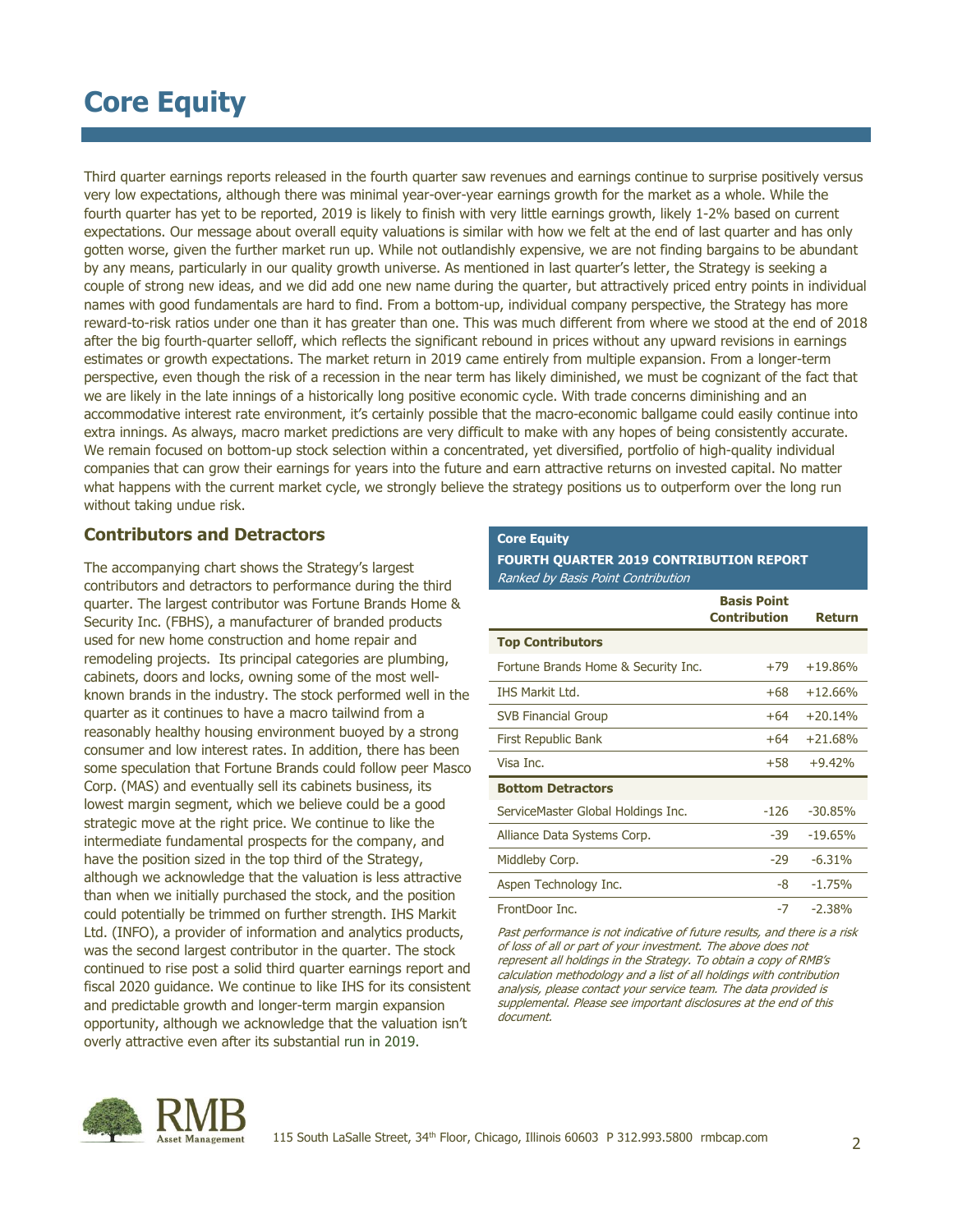On the negative side of the performance ledger, we had several names that detracted from performance. ServiceMaster Global Holdings Inc. (SERV) declined significantly after warning its third quarter and full year results would fall short of forecasts. The shortfall largely stemmed from higher than anticipated claims costs for termite services performed with a particularly bad infestation in the Mobile, Alabama area. We think the ultimate costs for this particular issue are quite manageable in the context of ongoing cash flow and they will be paid out over a series of years. While we felt that the stock has overreacted, our conviction in the management team has waned somewhat from this experience and we have kept a smaller sized position for the near term. We continue to do more research on the name and consider it one that will likely be "up or out" in the intermediate future. Middleby Corp. (MIDD), a manufacturer of various types of food equipment for the restaurant, food processing, and residential markets, underperformed in the quarter. Middleby's third quarter earnings report was relatively weak, with organic revenue growth declining 3% and its near-term outlook does not project any significant rebound. We do like the "self-help" nature of the Middleby story in its ability to improve margins and integrate acquisitions over the next few quarters, although the stock will need to show more consistent low- to mid-single digit organic growth to materially rerate higher. The position size is in the middle third of the Strategy at year-end.

## **Portfolio Activity**

During the fourth quarter, the Strategy purchased one new name, Progressive Corp. (PGR) and exited our positions in Alliance Data Systems Corp. (ADS) and Genesee & Wyoming Inc. (GWR). We sold Alliance after losing confidence in the management team and confidence that fundamentals could truly inflect positively in the intermediate future. Quite honestly, owning Alliance was our biggest mistake over the past couple of years, as it proved to be a value trap. If there is any solace in this losing position, it was the fact that it was on the smaller end of position sizes for the Strategy, and our taxable client base was able to harvest a loss in an otherwise strong return year. Genesee & Wyoming was exited upon the closing of the purchase of the company by Brookfield Infrastructure Partners. We were happy with the value we received in this all cash, "go private" transaction.

Progressive Corp. (PGR) is a property and casualty insurance company with a primary focus on personal auto lines and a secondary focus on commercial auto. The company is investing to grow its homeowners (personal lines) and small commercial insurance capabilities. There are two primary ways that Progressive drives profits: First, it earns a profit margin on insurance premiums written to customers, known as its underwriting margin; secondarily, it earns a return on an investment portfolio, otherwise known as 'float'. 'Float' is money (premiums) already received from customers that has not yet been paid out in claims.

#### **TOP 10 HOLDINGS AS OF 12/31/19**

| <b>Company</b>                      | % of Assets |
|-------------------------------------|-------------|
| Alphabet Inc. (both share classes)  | 6.46%       |
| Visa Inc.                           | 6.25%       |
| <b>IHS Markit Ltd.</b>              | 5.57%       |
| <b>Steris PLC</b>                   | 5.10%       |
| Danaher Corp.                       | 4.99%       |
| Edwards Lifesciences Corp.          | 4.93%       |
| Cooper Companies Inc.               | 4.61%       |
| Fortune Brands Home & Security Inc. | 4.29%       |
| Booking Holdings Inc.               | 4.27%       |
| Nordson Corp.                       | 4.26%       |

Holdings are subject to change. Strategy characteristics are intended to provide a general view of the entire portfolio, or Index, at a certain point in time. Characteristics are calculated using information obtained from various data sources. Past performance is not indicative of future results, and there is a risk of all or part of your investment. The data provided is supplemental. Please see disclosures at the end of this document.

We believe that Progressive has meaningful competitive advantages, including a mission- and vision-focused culture and industry leading advanced data analytics. The culture of continual product improvement and focused capital allocation has led to an advantage on competition over time, seen in its above industry average historical growth. The company's key focus is to grow as fast as it can, so long as underwriting margins come in higher than 4% (i.e. < 96% combined ratio). Progressive's advanced customer segmentation (derived from the advanced data analytics), product design, and superior distribution (direct distribution focus), leads to lower and less volatile customer pricing. In turn, this results in less volatility in loss and reserve trends, and lower customer attrition. Peers with less sophisticated segmentation models have wider swings in prices, which leads to higher customer attrition in periods when they're significantly raising prices. Progressive benefits disproportionately when peers are raising prices, as their customers tend to shop policies more frequently and the direct to consumer model shines.

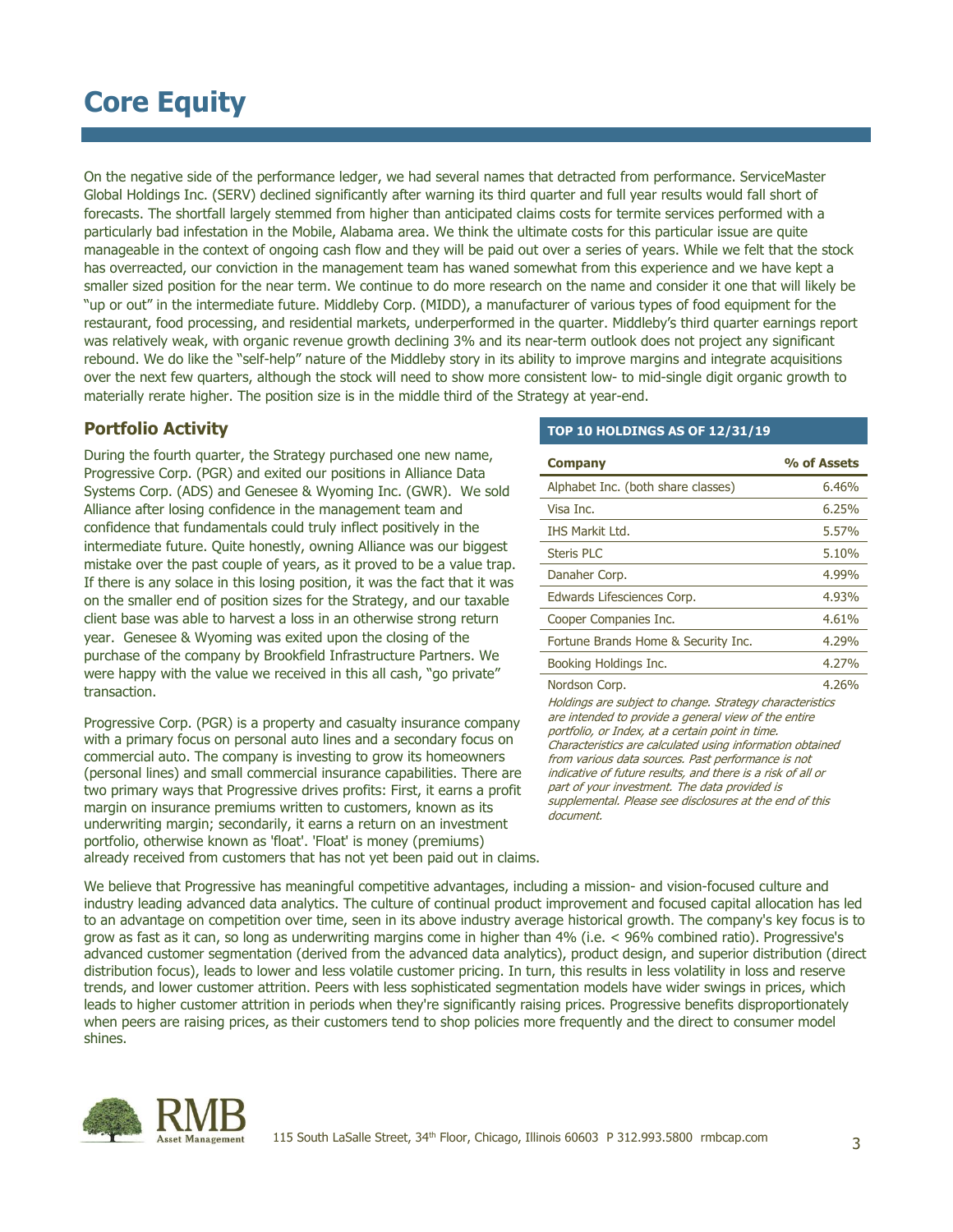The insurance industry is massive and we believe there is a lot of upside to Progressive's 5% market share. Progressive has an 11% market share in personal auto and commercial auto, while only 1.4% in homeowners, and less than 1% in commercial. Progressive has historically grown premiums at double digits levels, meaningfully higher than an industry growing closer to GDP growth. We also believe that the direct sales model (principally used by Progressive and GEICO) can continue to take market share from the more traditional insurance agent sold model for years to come as consumers have become more comfortable buying direct. The stock had pulled back recently on competitor price cuts and higher than expected loss severities in personal and commercial auto lines. While pricing may continue to be choppy in the short run, we believe that we're closer to a point where peers acknowledge higher loss severities and change course. Consequently, we feel that the valuation of around 13x this year's earnings provided us with an attractive risk reward and a solid entry point for a long term holding. The stock also compliments Core Equity's existing holdings in the financial sector, and makes the overall Strategy more defensive. Progressive has been a fantastic compounding business model for decades and we think it can have a home in the strategy for many years to come.

## **Outlook**

U.S. corporate earnings growth, which is the biggest long-term driver of stock prices, was quite anemic in 2019. Once earnings are tallied up with the fourth quarter reports, the S&P is likely to have only grown earnings 1-2% in 2019. The outlook appears better for this year with current Wall Street consensus for 10% earnings growth in 2020, although bottoms up estimates are likely too high, with mid-single digit growth a more realistic number, in our opinion. It's not uncommon to see forward estimates be revised lower as individual companies give their annual outlooks with their year-end reports, an annual phenomenon that has occurred for the last several years. Given relatively easy comparisons, increased confidence in improving global economic growth and lower probability of recession, 2020 could be a much better year for underlying earnings growth. That said, we expect management teams to remain on the conservative side when setting forward expectations. The 31% market return this year was nearly all due to P/E multiple inflation, not from solid underlying earnings growth. With the market trading at 18.3x 2020 and 16.5x 2021 earnings estimates (which are probably still too high) versus a very long-term average around 16x, we still don't see a whole lot of margin of safety in valuations, considering we're likely late cycle, particularly if earnings growth doesn't pick up this year. This view is consistent with our bottoms up view on individual companies, both within the Strategy and potential new ideas. It's difficult to find a lot of high quality growth businesses selling at reasonable valuations today. As always, while we may opine on our view of the overall market, we do not pretend to have any ability of predicting where the market is heading in the short or intermediate term. It is a very difficult, if not impossible, task to add value via market timing, and we certainly didn't foresee how strong the market would be in the fourth quarter. We continue to focus the Strategy's efforts on owning companies with good secular growth prospects, strong economic moats, underleveraged balance sheets, and superior management teams. These are companies we believe can compound value for shareholders for years into the future. The opportunities to find high-quality growth companies selling at attractive valuations is not abundant, but we will continue to use our "bottom-up" search to optimize the Strategy. We currently have a modest amount of cash to put to work and our disciplined investment process focuses more on individual company fundamentals and less on the overall market.

Given this letter brings us not only to the end of the year, but also the end of the decade we thought it might be worthwhile to reflect on what has transpired over the past 10 years. From the depths of despair in the Global Financial Crisis in 2008- 2009, the U.S. has had an amazing run of improving prosperity over the last decade. This decade-long run isn't just seen in the historically long economic expansion (first post war decade without a recession) and stock market returns (13.5% annualized) which as wealth managers tends to be our focus. There was an excellent short article in the December 17<sup>th</sup> edition of the Wall Street Journal entitled "The 2010's Have Been Amazing" that really put global accomplishments of the last decade into perspective. It's easy to get drawn into the daily media headlines that seem to be nothing but negative, but when we step back and take a longer view, there is actually a lot of good news around the world to be reported that largely goes unnoticed because it changes so slowly. Worldwide declines in extreme poverty, improvements in human health and life expectancy, and progress on improving our environment were statistically global success stories in the last decade. There is reason to be optimistic that human ingenuity can continue to solve the major problems that it faces and life can get better from here. Heck, if the Chicago Cubs were able to win a World Series this decade, anything can happen! On this more

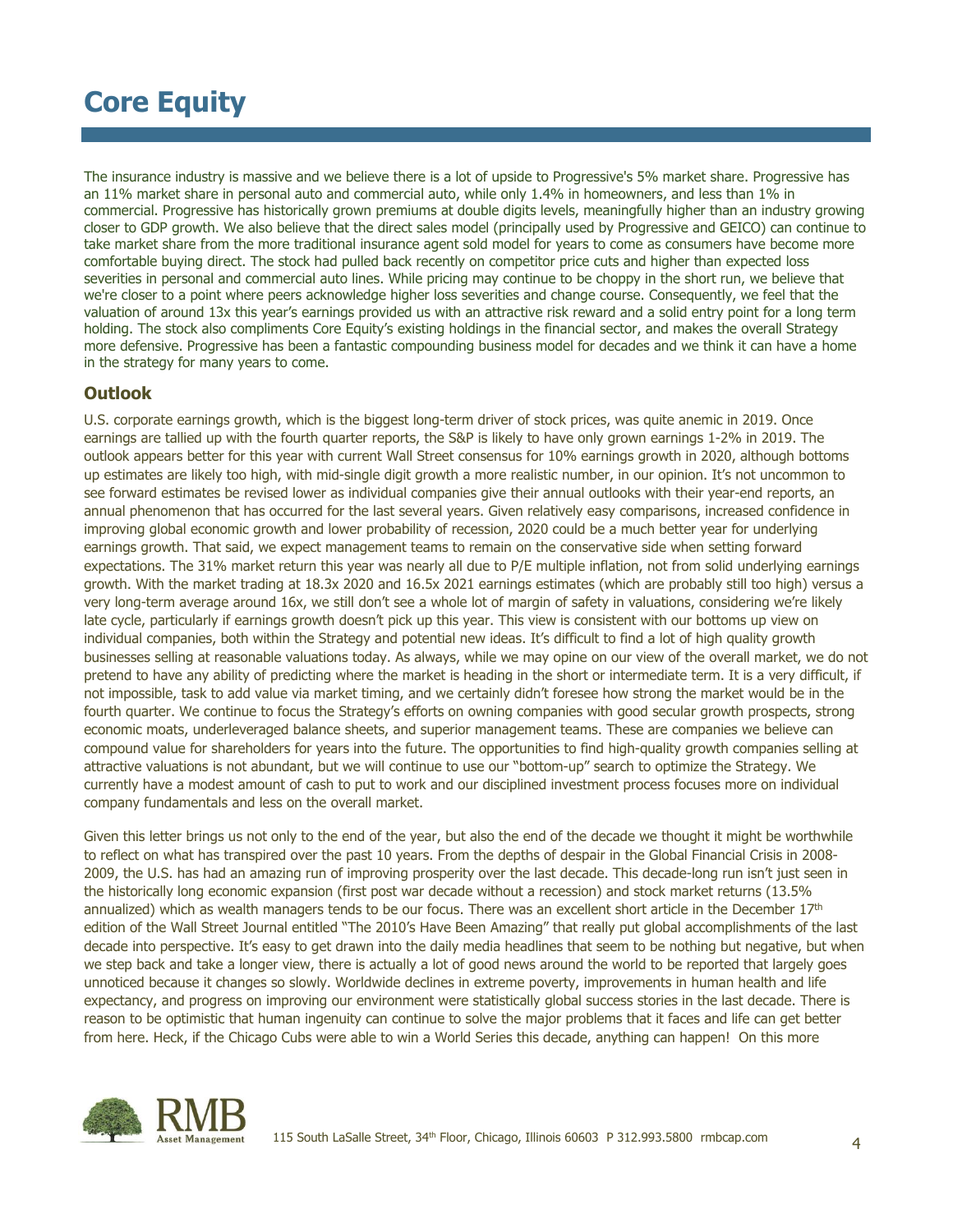optimistic note, we'd like to wish everyone a happy new year and a sincere thank you for the continued trust you place in us to manage your assets. If you have any questions, please do not hesitate to contact us.

Sincerely,

Told Moltienback

Todd Griesbach Portfolio Manager

Past performance is not indicative of future results, and there is a risk of loss of all or part of your investment. The opinions and analyses expressed in this letter are based on RMB Capital Management, LLC's ("RMB Capital") research and professional experience and are expressed as of the date of our mailing of this letter. Certain information expressed represents an assessment at a specific point in time and is not intended to be a forecast or guarantee of future performance, nor is it intended to speak to any future time periods. RMB Capital makes no warranty or representation, express or implied, nor does RMB Capital accept any liability, with respect to the information and data set forth herein, and RMB Capital specifically disclaims any duty to update any of the information and data contained in this letter. The information and data in this letter do not constitute legal, tax, accounting, investment, or other professional advice. The information provided in this letter should not be considered a recommendation to purchase or sell any particular security. There is no assurance that any securities discussed herein will remain in the Strategy at the time you receive this letter or that securities sold have not been repurchased. The securities discussed do not represent the entire Strategy and, in the aggregate, may represent only a small percentage of their holdings. It should not be assumed that any securities transaction or holding discussed was or will prove to be profitable, or that the investment recommendations or decisions we make in the future will be profitable or will equal the investment performance of the securities discussed herein. A complete list of security recommendations made during the past 12 months is available upon request. An investment cannot be made directly in an index. The index data assumes reinvestment of all income and does not account for fees, taxes or transaction costs. The investment strategy and types of securities held by the comparison index may be substantially different from the investment strategy and types of securities held by your account. The Russell 3000 measures the performance of the largest 3000 U.S. companies, representing approximately 98% of the investable U.S. equity market. The Russell 3000 Index is constructed to provide a comprehensive, unbiased, and stable barometer of the broad market and is completely reconstituted annually. The S&P 500 includes 500 leading companies in leading industries of the U.S. economy. The S&P 500 focuses on the large-cap segment of the market and covers approximately 75% of U.S. equities. High-quality stocks are those that we believe offer greater reliability and less risk. The quality assessment is made based on a combination of soft (e.g., management credibility) and hard (e.g., balance sheet stability) criteria.